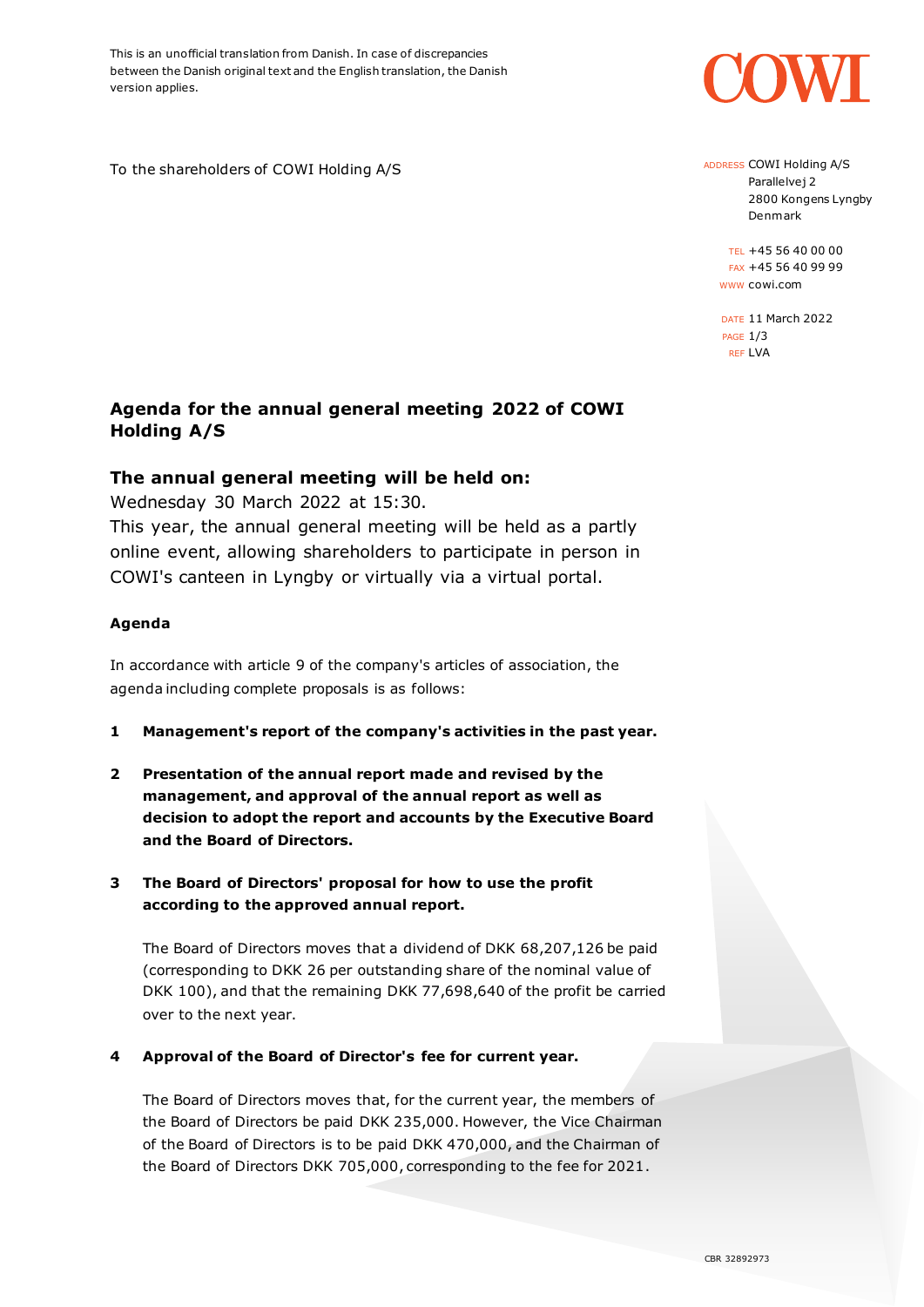

PAGE 2/3

#### **5 Election of Chairman and Vice Chairman of the Board of Directors.**

COWIfonden moves to re-elect Jukka Pertola as Chairman.

COWIfonden furthermore moves to elect Carsten Bjerg as Vice Chairman.

Information about the directorships and executive positions of Jukka Pertola and Carsten Bjerg can be found on page 46 in the annual report.

## **6 Election of the other members of the Board of Directors.**

COWIfonden moves to re-elect Henrik Andersen, Birgit Farstad Larsen and Anne Harris as members of the Board of Directors.

Henriette Hallberg Thygesen steps down from the Board of Directors and COWIfonden moves to elect Pierre Olofsson as new member of the Board of Directors.

Information about the directorships and executive positions of Henrik Andersen, Birgit Farstad Larsen and Anne Harris can be found on page 46 in the annual report. Information about Pierre Olofsson can be found in his CV, which is attached to the agenda.

## **7 Election of state-authorised public accountant to serve as the company's auditor in the period until the next annual general meeting.**

The Board of Directors moves to re-elect PricewaterhouseCoopers Statsautoriseret Revisionspartnerselskab.

## **8 Consideration of any proposals from the Board of Directors or shareholders.**

#### **a) Proposals from shareholders**

#### *(i) Suspension of rule on sell-back of shares*

Shareholder Eva Kragh proposes to temporarily suspend the rule that employees have to sell back their shares in COWI Holding A/S no later than three years after they retire. The reasoning behind the proposal is that the rule was originally introduced to ensure that a sufficient number of shares would be available to active employees, and that currently there should be enough shares to allow retired employees to keep their shares in the company, since it was not possible for employees to buy shares in the company in 2021, nor will it be possible in 2022, for taxation reasons.